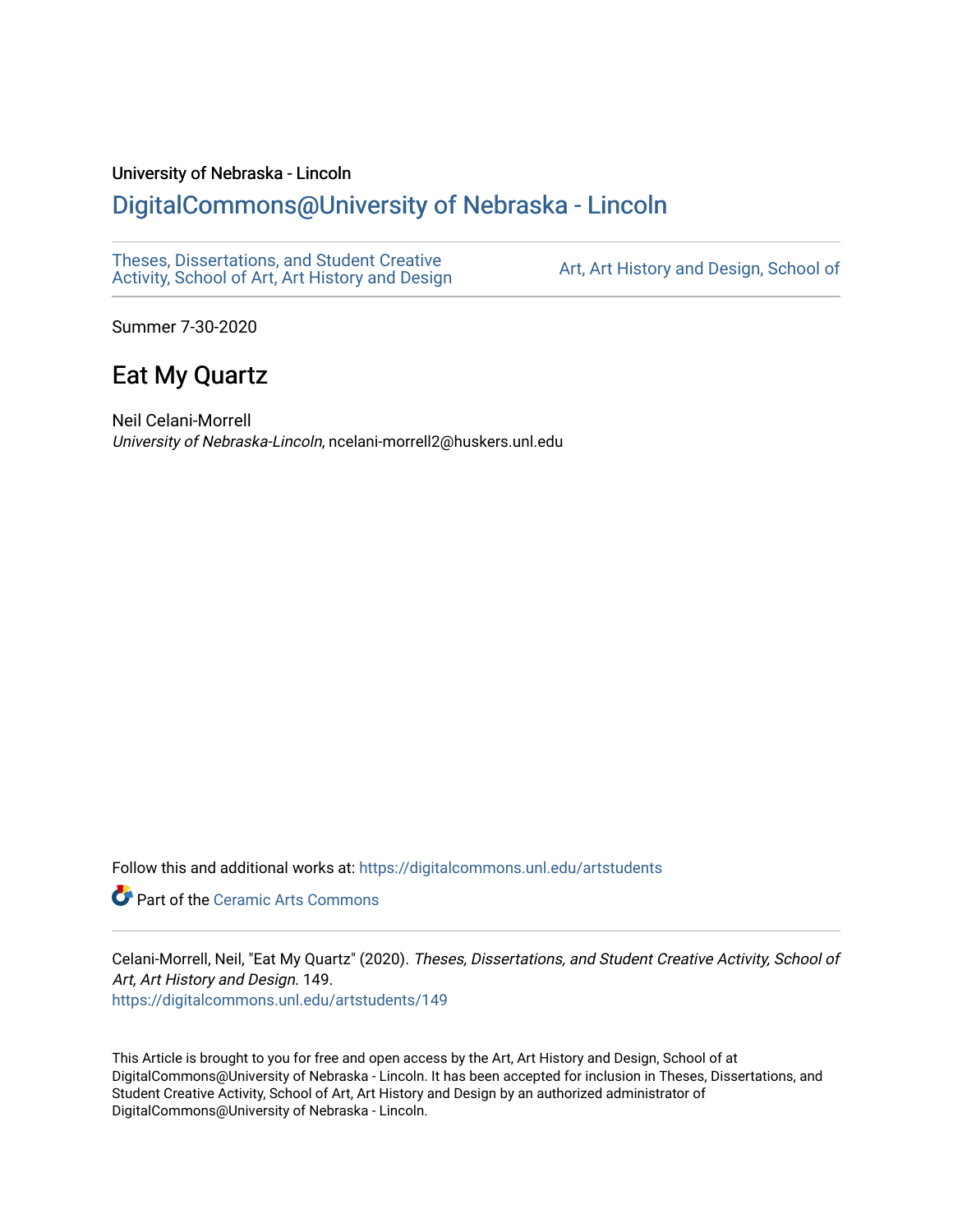## EAT MY QUARTZ

by

Neil Celani

## A THESIS

Presented to the Faculty of

The Graduate College at the University of Nebraska

In Partial Fulfillment of Requirements

For the Degree of Master of Fine Arts

Under the Supervision of Professor Peter Pinnell

Lincoln, Nebraska

July, 2020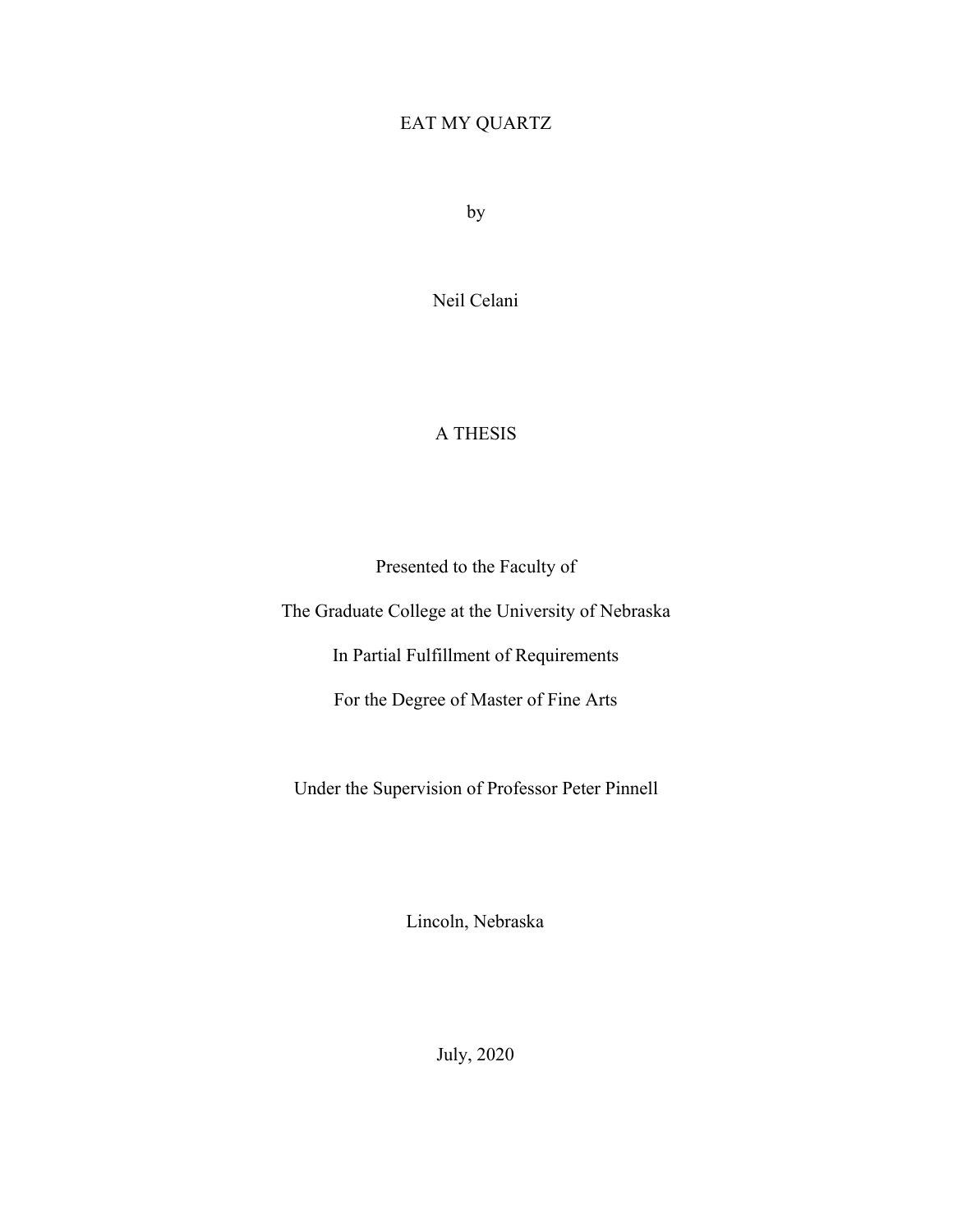#### Eat My Quartz

### Neil Celani, M.F.A

## University of Nebraska, 2020

Advisor: Peter Pinnell

Pottery has a remarkable ability to tap into the human collective experience, so it is no surprise I express my own understanding of the world by working within the boundaries of "the pot". With the capacity to communicate conceptual meaning and to serve as objects of utility, pottery not only dances in the notorious territory between art and craft, it embodies the human spirit.

My pots are totems of my existence and this work is an authentic representation of my creative journey. They are an homage to the key influences in my life which have informed and encouraged my creativity since childhood: skateboarding, punk music, the outdoors, and cartoons.

Cartoons satirize the state of society and characters within it and I explore this notion with my pottery, articulating my inspirations and experiences into layers of references using symbolism, cartoon aesthetics, humor, irony, and wit to spark conversations with the viewer. The work is a personal narrative and speaks of our time in the here and now but retains the understandable universality of the pot while giving a nod to what has come before.

I have a profound fascination with the kaleidoscopic histories of pottery and I use the pot as a foundation upon which to build my ideas and inspirations. Just as ancient makers deified and worshiped the natural world around them through abstraction and symbolism in objects, I translate my own reality using pottery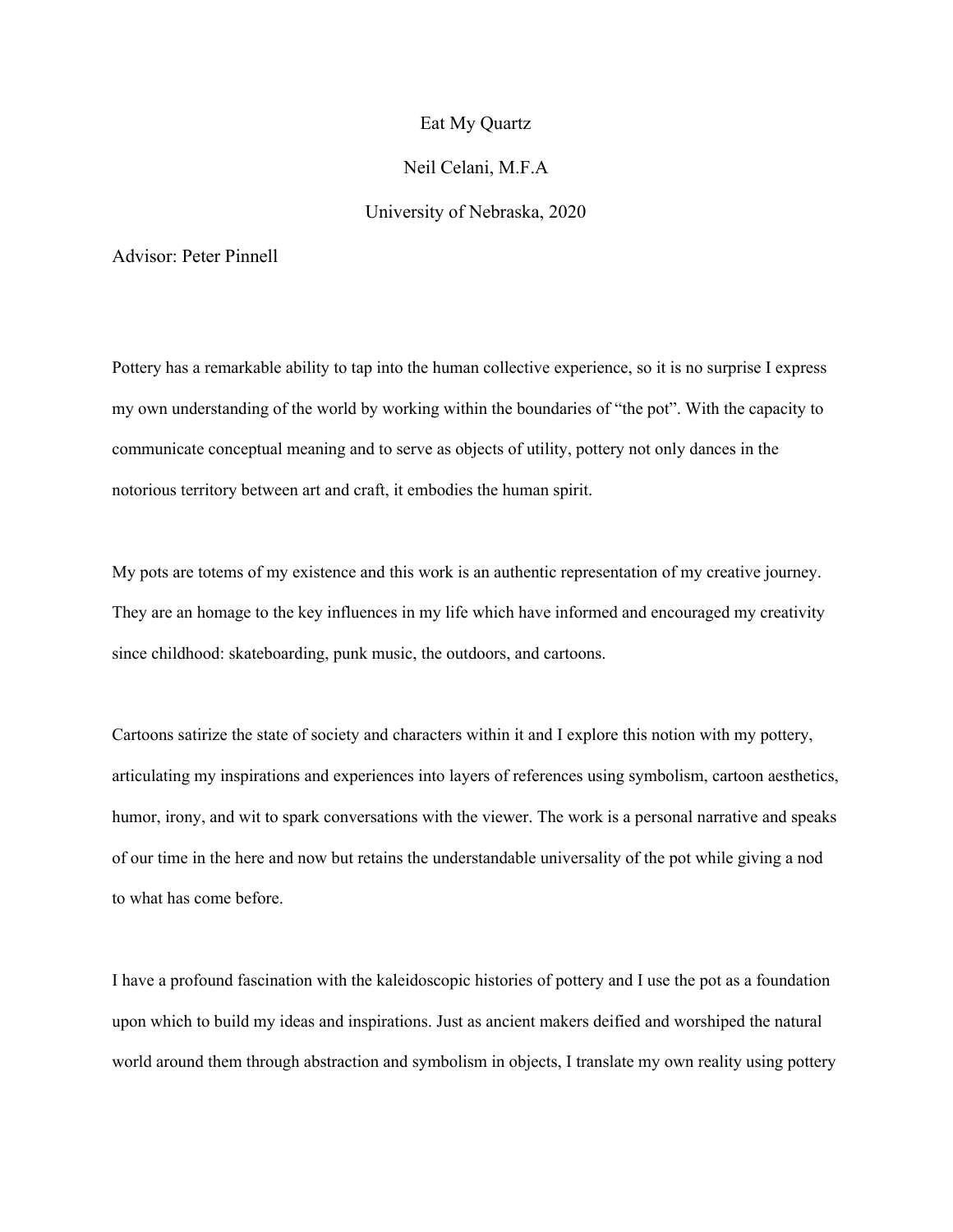to reflect on my hodgepodge of experiences and creative influences. Adopting The Simpsons as symbols, I draw parallels between contemporary American culture and ancient civilizations: a playful mashup acknowledging the paradox of making transitory pop-culture idols from a permanent material historically used for celebratory utensils (Greek ceremonial vessels for wine mixing, serving, and drinking), fertility effigies (Moche erotic pottery), and chronicles of myth (Mayan codex as decoration). My work is a celebration of pottery and my compositions possess an elemental, classic sense of beauty. Proportion, curve, edge, texture, color, and surface are intuitively layered into a form, striking a delicate balance of aged and weathered refinement. The pots I make do have the capacity to contain, store, or serve food but also defy these functional purposes by prioritizing my personal inspirations, pop-culture references, millennial insight, form language, ancient symbolism/iconography, and good old fashioned puns over the pot's utilitarian service.

Curious evidence in the similarities of visual languages of cultures separated by geography and time makes a strong case that we are connected - to the present *and* the past. It is feasible that altered states of consciousness had a profound impact on the development of art and aesthetics throughout history. There are symbols, patterns, and methods of abstraction so ubiquitous they are evident everywhere a culture has developed. The zig-zag is a dynamic design element that perfectly exemplifies this idea. In cultures across the globe the zig-zag symbolically abstracts and translates mountains, rivers, snakes, etc into a graphic element used to decorate pottery, textiles, baskets, and architecture.

The zig-zag is used as a design element in countless animated characters- Peanuts, The Simpsons, Garfield - and I use this idea as an access point to explore ancient aesthetics and iconography with my work. Physical features found in Simpsons characters become stylized elements in my forms and/or decorations. Lisa Simpson's pointed starfish hair, for example, is interpreted as a rim of a bowl or a